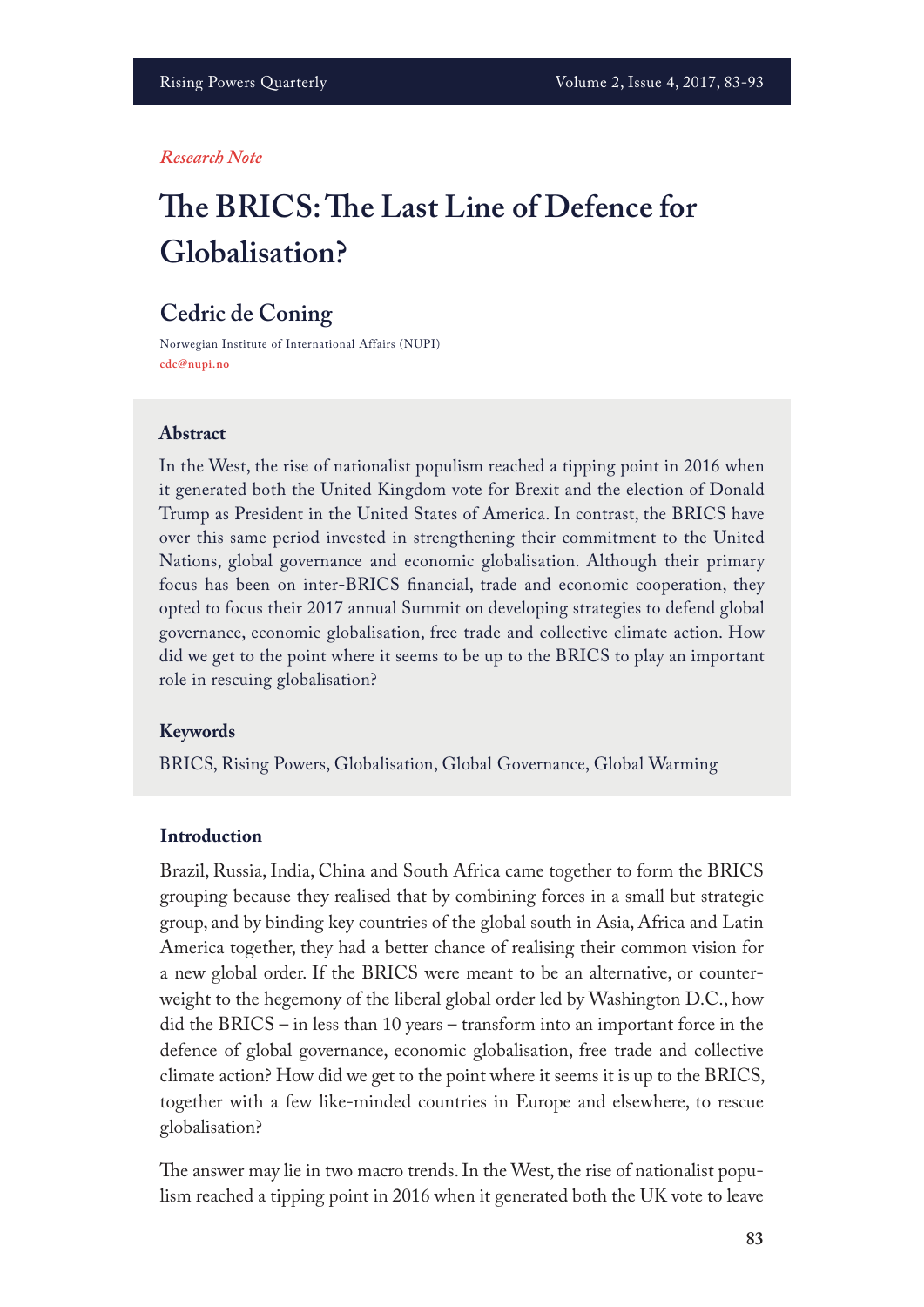the European Union and the election in the US of a president who is a protectionist when it comes to free trade, who believes in an America First approach to global governance, and who is in denial when it comes to global climate change. In contrast, the BRICS have over this same period invested in strengthening both their inter-BRICS cooperation, as well as their commitment to the United Nations and other aspects of global governance and economic globalisation, that they regard as serving their own and the global common good.

In the past China used the argument that regulations aimed at controlling the emissions of green-house gasses should recognise the special needs of developing nations to lift their populations out of poverty, to restrain climate negotiations. However, by late 2015, and whilst still insisting on the principle of common but diferentiated responsibilities, China shifted from being a constraining force in global climate change negotiations to an enthusiastic supporter when China became a signatory to the 2015 Paris Climate Change Agreement.

Over the last decade, the BRICS became more committed to those aspects of global governance and globalisation that it viewed as crucial to their own interests and the global common good. Over this same period some in the US, UK and several European countries, who spearheaded global governance, free trade and the global marketplace in the past, reached a point where they felt globalisation had gone too far. The Trump victory and the Brexit vote reflected a view that the negative efects of globalisation needed to be checked.

When Xi Jinping and Donald Trump had their frst face-to-face meeting in the US in April 2017, they had similar objectives but competing theories of change. Donald Trump wanted to increase American jobs and strengthen the American economy by limiting free trade, whilst Xi Jinping wanted to strengthen the Chinese economy by protecting free trade, globalisation and global governance. The Economist magazine said that "they were looking in opposite directions: America away from shouldering global responsibilities, China towards it" (Duncan Green 2017).

This contrast was evident also at the January 2017 meeting of the World Economic Forum (WEF) in Davos. While the new Trump administration sent no official representative to this annual celebration of globalisation - the meeting took place a week before the inauguration of President Trump - Xi Jinping gave the frst ever address of a Chinese President to the WEF. In his address, the Chinese President stressed that there would be no winners from a trade war, and he urged that all countries continued to support the 2015 Paris climate change accord. "Pursuing protectionism is like locking oneself in a dark room," he said. "Wind and rain may be kept outside, but so is light and air" (Elliot and Wearden, 2017).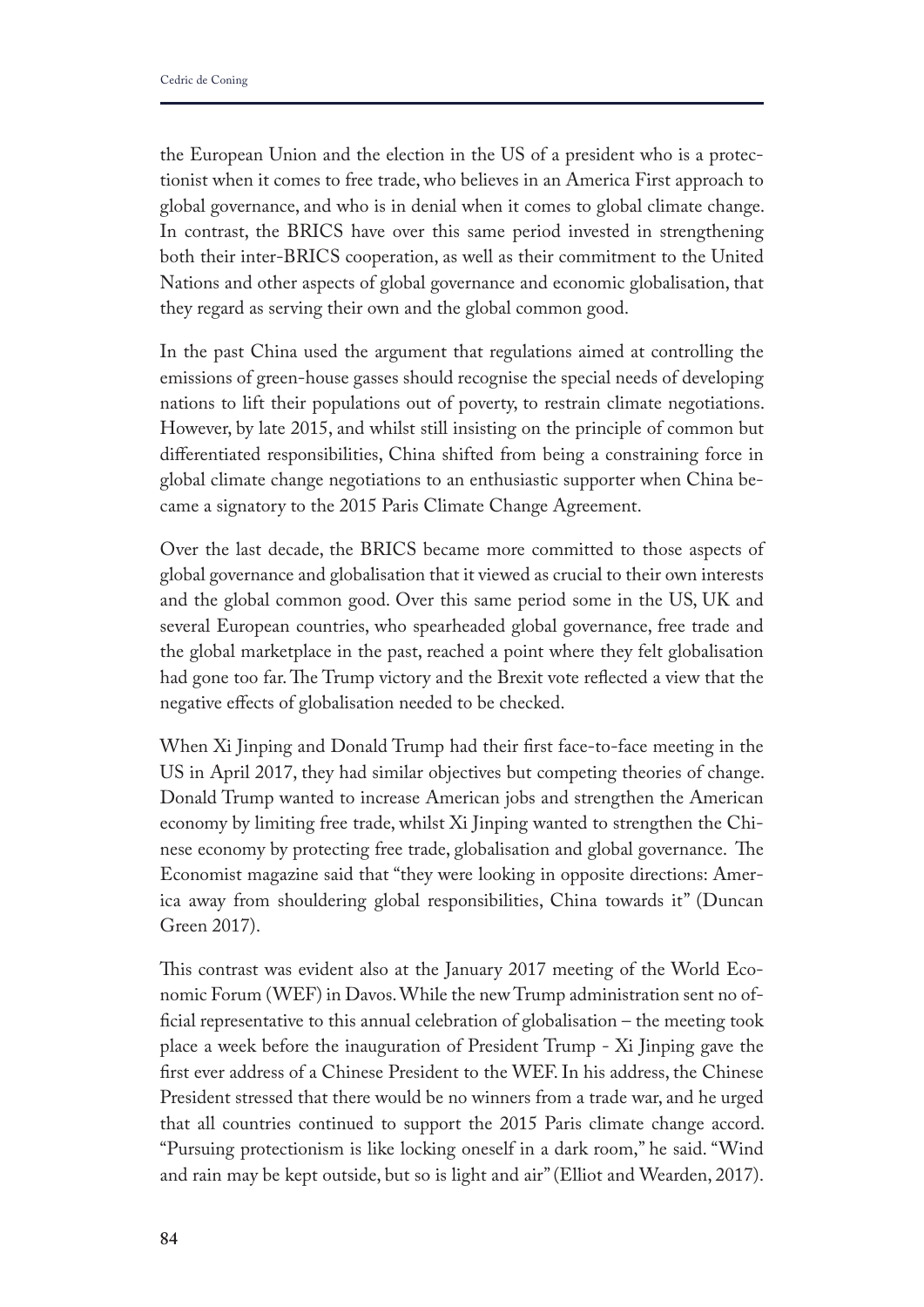## **Te Rise of the BRICS**

The grouping that became known as the BRICS was established in 2009, and will have their tenth summit in 2018 in South Africa. A decade is a very short period of time in global politics. However, their collective infuence is buoyed by the longer-term growth trajectories of especially China and India, the two BRICS members with the largest growing economies, as well as the credibility generated by their global representativeness, spanning Africa, Asia, South-East Asia and Latin America.

The importance of the BRICS grouping has been consistently downplayed by many, mostly western analysts. By choosing to focus on the diferences within the group – Brazil, India and South Africa are democracies; India and China fnd themselves in competition on many dimensions; and Russia does not self-identify with the Global South – they tended to miss the shared interests that has made the BRICS a resilient and robust grouping. Instead of being doomed by its internal diferences, as predicted by many observers in the West, the BRICS grouping has consolidated its identity and influence. The group has already produced signifcant institutions, such as their own development bank and contingency reserve fund, and more are in the pipe-line. They have also invested in a level of coordination and cooperation that is normally associated with regional unions like the European Union and African Union.

The BRICS countries are drawn to each other because they share a common experience; they were all negatively afected, in one way or another, over the past 50 years or more by being on the periphery of a world order dominated by the United States and its allies. They realised that they will only be able to break free from this dominance if they work together. The BRICS formulate their vision for an alternative global order as follows:

*We underline our support for a more democratic and just multi-polar world order based on the rule of international law, equality, mutual respect, cooperation, coordinated action and collective decision-making of all states. We reiterate our support for political and dip-lomatic eforts to peacefully resolve disputes in international relations (BRICS, 2009, para. 12).*

In *the BRICS and Coexistence*, de Coning, Mandrup and Odgaard (2015) argue that this vision of a future global order where the rules prevent any one state, or an alliance of states, from dominating the international system, can be understood as a coexistence model of global governance. The essence of the model is the prevention of hegemony. This is achieved by bringing about a multipolar world in which hegemony is initially constrained and eventually rendered impossible.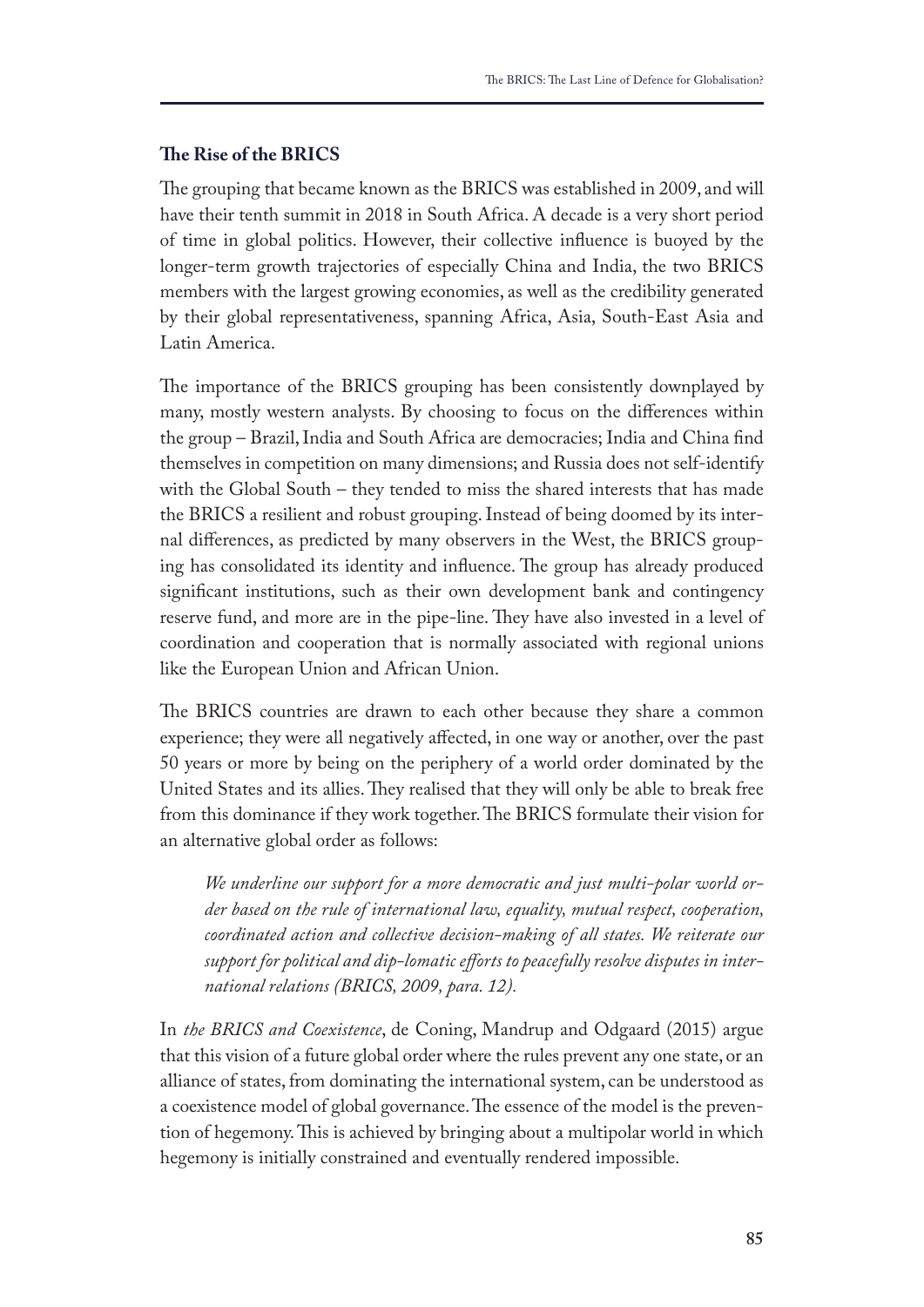## **What does the BRICS Summits reveal about the coherence of the grouping?**

One way to assess the degree to which the BRICS have been able to generate common positions, and act on them, in the areas of global governance, globalisation and climate change, is to make a content or discourse analysis of the official declarations or communiqués released after each of the BRICS annual summits. If one analyses the statements released at the eight BRICS summits that took place between 2009 and 2016, one can reach the conclusion that the BRICS countries have embarked on a significant cooperative project. The statements also list the steps they are taking to coordinate their policies on a wide range of issues, and they report on the progress of the institutions they have jointly created.

At each of the summits the BRICS countries have reaffirmed this shared macrolevel analysis of the state of the global order, and have reiterated their alternative long-term strategic vision, based on their shared values. These values include mutual respect; collective decision making and co-management of global affairs; commitment to international law and to multilateralism, with the United Nations at its centre and foundation; global peace and the peaceful resolution of disputes; economic stability; social inclusion; equality; sustainable development, collective climate action and mutually benefcial cooperation with all countries.

However, what sets the BRICS apart from other groupings that have had similar qualms with the existing global order - such as the Non-Aligned Movement established during the Cold War - is that this smaller group of fve states have managed to break this grand strategic vision down to specifc goals, which they have then pursued together in the short to medium-term. At each summit the key issues included international fnance, international trade, climate negotiations and negotiations around sustainable development. At each summit the BRICS countries articulated what their common position was on these issues, and they have subsequently coordinated and cooperated in forums such as the G20, at the annual meetings of the IMF and the World Bank and in the Doha series of the World Trade Organisation negotiations.

The summits also reflect another significant distinguishing feature of the BRICS, namely how over a relatively short period, they have meaningfully increased inter-BRICS cooperation. For instance, in the area of international fnance and trade, the BRICS countries have decided to trade among themselves in their own currencies, they have established their own \$100 billion Contingent Reserve Arrangement, and they have established their own development bank. Several other initiatives are underway, for example to establish an independent ratings agency, and to explore how insurance and reinsurance markets in BRICS countries can pool capacities.

Another signifcant feature of the cooperation among the BRICS is the way in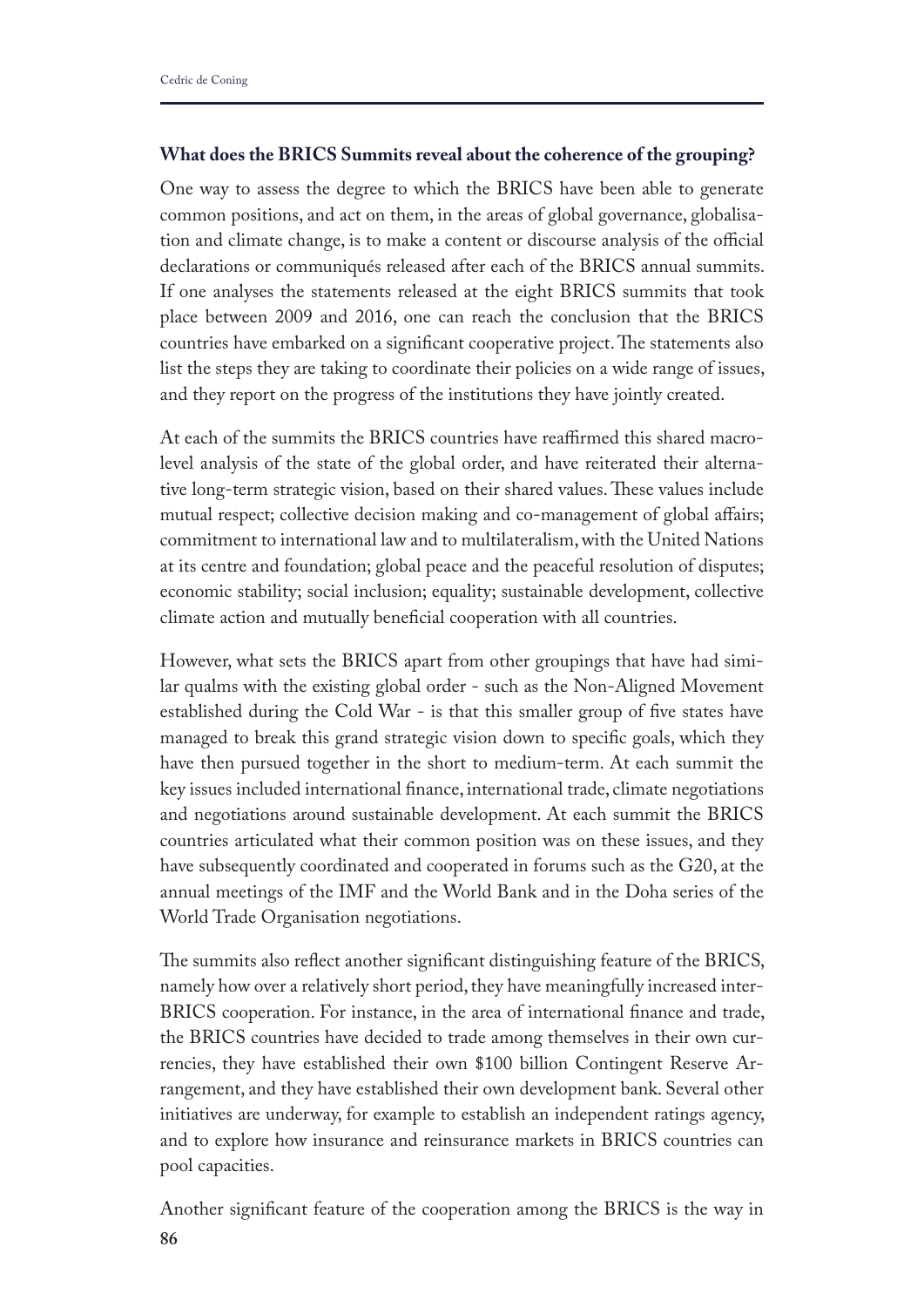which their practical cooperation has been steadily expanding over the years. The frst two BRIC summits (South Africa joined the grouping in 2010 where after it became the BRICS) were frmly anchored in the original motivation for the creation of the BRIC grouping, namely to respond collectively to the global financial crisis. The first summits were dominated by detailed positions on the international economy and the need to reform the international fnancial system. In the later summits, additional issues have been added each year, and increasingly sophisticated common positions have been developed on a range of issues spanning sustainable development, energy policies, climate change and a number of international political and security issues. For instance, to give one example of the breath of issues addressed, at the BRICS Summit in India in 2016, the following position was adopted on the internet:

*We advocate also for an open, non-fragmented and secure Internet, and reafrm that the Internet is a global resource and that States should participate on an equal footing in its evolution and functioning, taking into account the need to involve relevant stakeholders in their respective roles and responsibilities (BRICS 2016, para. 67).* 

The last few summits have generated detailed common positions on a range of highly sensitive international political questions such as the Iran nuclear issue, the Israeli-Palestinian conflict and the conflicts in Libya, Syria and Yemen. These common positions refect a growing trust among the BRICS countries, and indicate the depth of preparation that goes into organising these annual meetings.

At the ffth BRICS Summit hosted by South Africa in 2013, the BRICS countries specifcally committed themselves to progressively develop the BRICS into a full-fedged mechanism of current and long-term coordination on a wide range of key issues of the world economy and politics. The following non-exhaustive list is an example of some of the meetings that have been taking place between BRICS summits, and is indicative of the level of coordination and cooperation that underpins the BRICS grouping.

- **•** On macro-economic and fnancial issues, there have been meetings to establish the multi-lateral contingent reserve arrangement, the new development bank, an independent ratings agency and annual meetings of the ministers of fnance and the governors of the reserve banks of the BRICS countries to oversee these initiatives and to coordinate positions ahead of the IMF, World Bank and G20 meetings.
- **•** On trade issues, there have been annual meetings of the customs authorities and the creation of a BRICS customs committee, BRICS expert dialogues on e-commerce, meetings of the heads of competition authorities,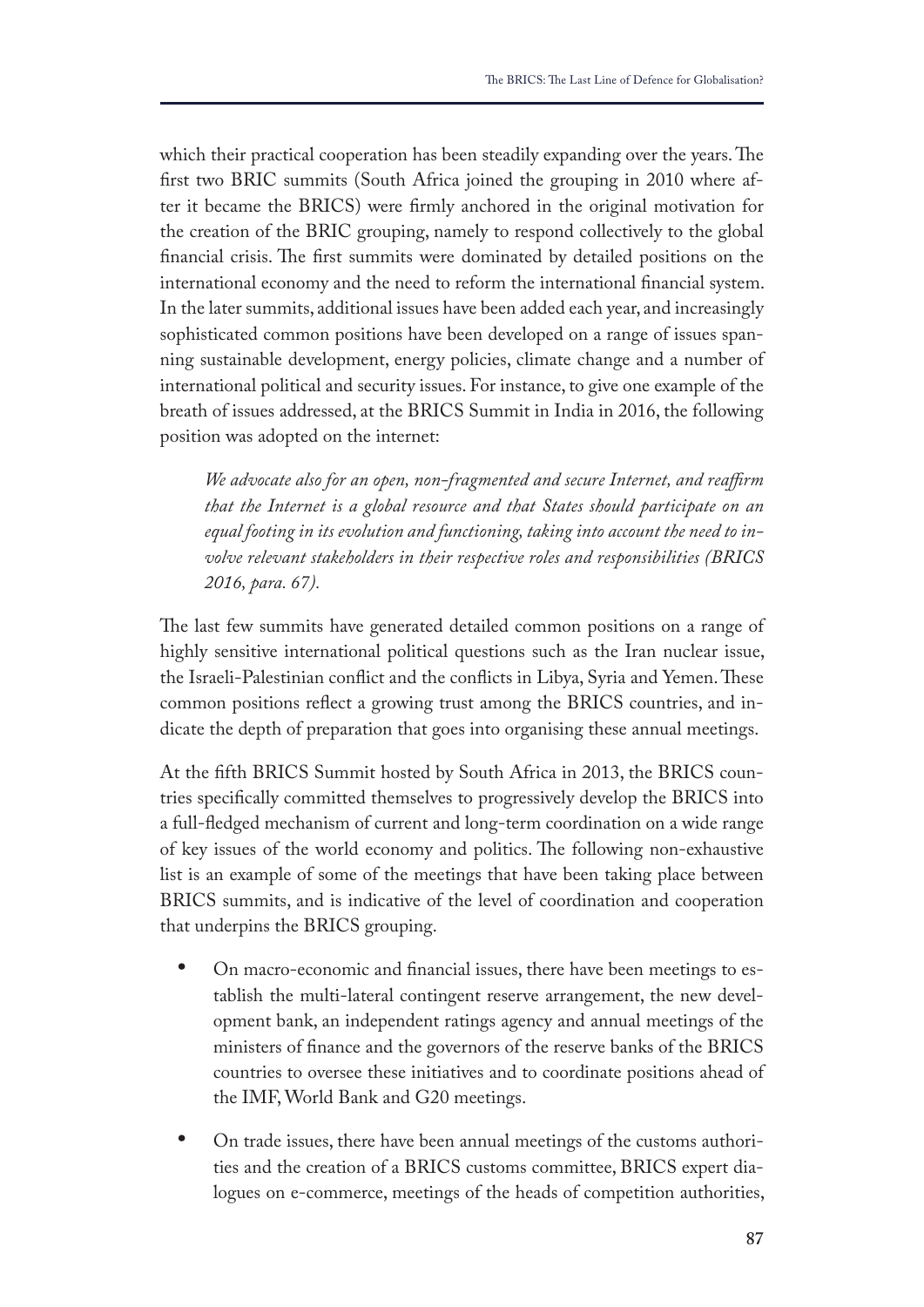and there is an annual BRICS Business Forum and annual meetings of the ministers of trade.

**•** On the political and security front there have been meetings on combating illicit trafficking of narcotics, a working group on counter-terrorism, a BRICS dialogue on foreign policy, consultations on the security of outer space activities, annual meetings of national security advisors, meetings of the defence industries, meetings on defence and security cooperation, and meetings of special envoys and deputy foreign ministers on specifc issues such as the situation in the Middle East and North Africa. The BRICS ministers of foreign afairs meet regularly ahead of, or on the side-lines of international meetings, such as the annual UN General Assembly meetings.

Such meetings also take place in areas such as the environment, tax cooperation, disaster management, corruption, education, science and research. There is, for instance, an annual meeting of the BRICS science and technology funding parties, and each of the BRICS countries fund research into various aspects of BRICS cooperation. These formal inter-state meetings are, while most prominent, not the only ones. There are also annual BRICS think tanks council meetings, a BRICS academic forum and a BRICS university network. There have been meetings of the BRICS parliamentary forum, a BRICS youth summit, a BRICS civil-society forum and BRICS trade unions meetings. More recently there were also cultural events such as BRICS flm festival and sporting events, including an under-17 BRICS football championship. The only other groupings that have achieved this depth and breadth of cooperation are established regional groupings like the European Union or the African Union. The fact that a grouping crossing Africa, Asia, Europe and South America can sustain such a level of cooperation is an indicator of the level of shared interests among the members and the value the members of the group assign to their cooperation.

When India hosted the eight BRICS Summit in Goa in October 2016, it was followed by an Outreach Summit of BRICS leaders with the leaders of the Bay of Bengal Initiative for Multi-Sectoral Technical and Economic Cooperation (BIMSTEC) member countries comprising Bangladesh, Bhutan, India, Myanmar, Nepal, Sri Lanka and Thailand. Similarly, when South Africa hosted the ffth BRICS Summit in 2013 it was followed by a retreat with African leaders, under the theme, "Unlocking Africa's potential: BRICS and Africa Cooperation on Infrastructure". It would thus seem that the BRICS countries are sensitive to criticism that they are an exclusive club and are taking steps to use their hosting of the BRICS summits to create benefcial linkages with their sub-regions.

The summits also reveal that whilst these countries share a macro-analysis that is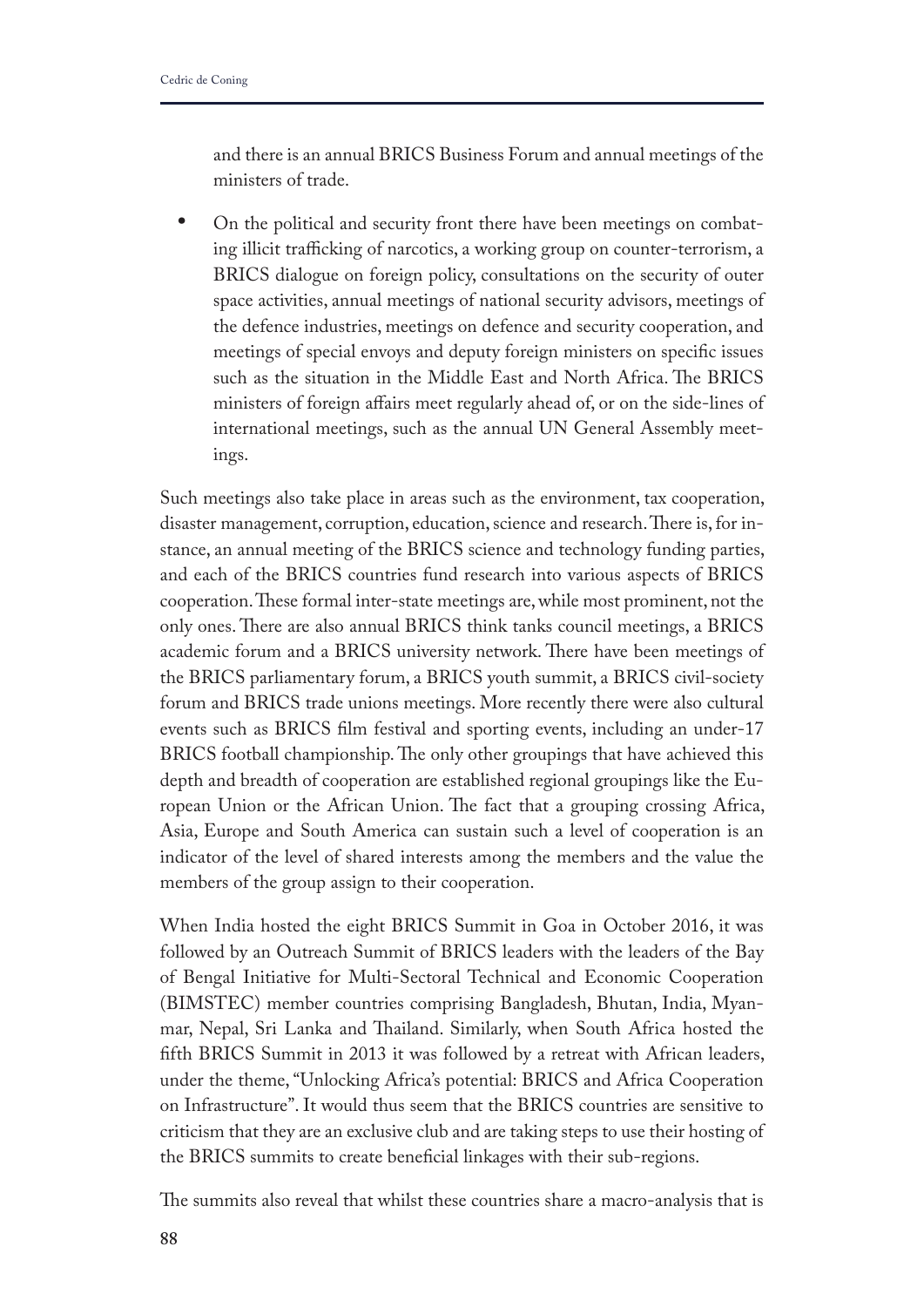based on an assessment of the political-economy of the global order, and although their primary activities concern fnancial, trade and economic cooperation, their ability to develop a shared analysis of the geopolitical and security dimensions of the global order, and to generate common positions on the political issues of the day has steadily grown over time. For instance, on the political front, the Syrian issue has demonstrated how the BRICS, for the frst time, were able to block the course of action the United States and its allies wanted to take, namely to externally enforce regime change, on a major international political question. It showed that the BRICS do not have to become as powerful as the United States to infuence the global order, they only have to become infuential enough to block the power of the United States to act unilaterally. On Syria, for example, the BRICS issued the following declaration following the October 2016 Summit hosted by India:

*We support all eforts for fnding ways to the settlement of the crises in accordance with international law and in conformity with the principles of independence, territorial integrity and sovereignty of the countries of the region. On Syria, we call upon all parties involved to work for a comprehensive and peaceful resolution of the confict taking into account the legitimate aspirations of the people of Syria, through inclusive national dialogue and a Syrian-led political process based on Geneva Communiqué of 30 June 2012 and in pursuance of the UN Security Council Resolution 2254 and 2268 for their full implementation. While continuing the relentless pursuit against terrorist groups so designated by the UN Security Council including ISIL, Jabhat al-Nusra and other terrorist organisations designated by the UN Security Council (BRICS 2016).* 

As this statement suggest, the BRICS countries, together with other rising powers like Indonesia and Turkey, seem to engage in international confict resolution in ways that difer signifcantly from the theories of change that the West employs when it comes to peacebuilding. In *Rising Powers* and *Peacebuilding*, Call and de Coning (2017) point out that for the rising powers, sustainable social change comes about as a result of relatively stable social and economic development. This is why the peacebuilding approaches of rising powers tend to focus on medium to long-term socio-economic development, rather than short to medium-term political transformation.

One of the issues on which there does not seem to be agreement among the BRICS is Security Council reform. In the frst two summits, the communiqués merely note that China and Russia are also permanent members of the Security Council and acknowledge the increasingly important role that Brazil and India play in international afairs. In the last fve summits the BRICS countries collectively call for the reform of the Security Council. However, they have not been able to develop a detailed position as to what such reforms may entail beyond a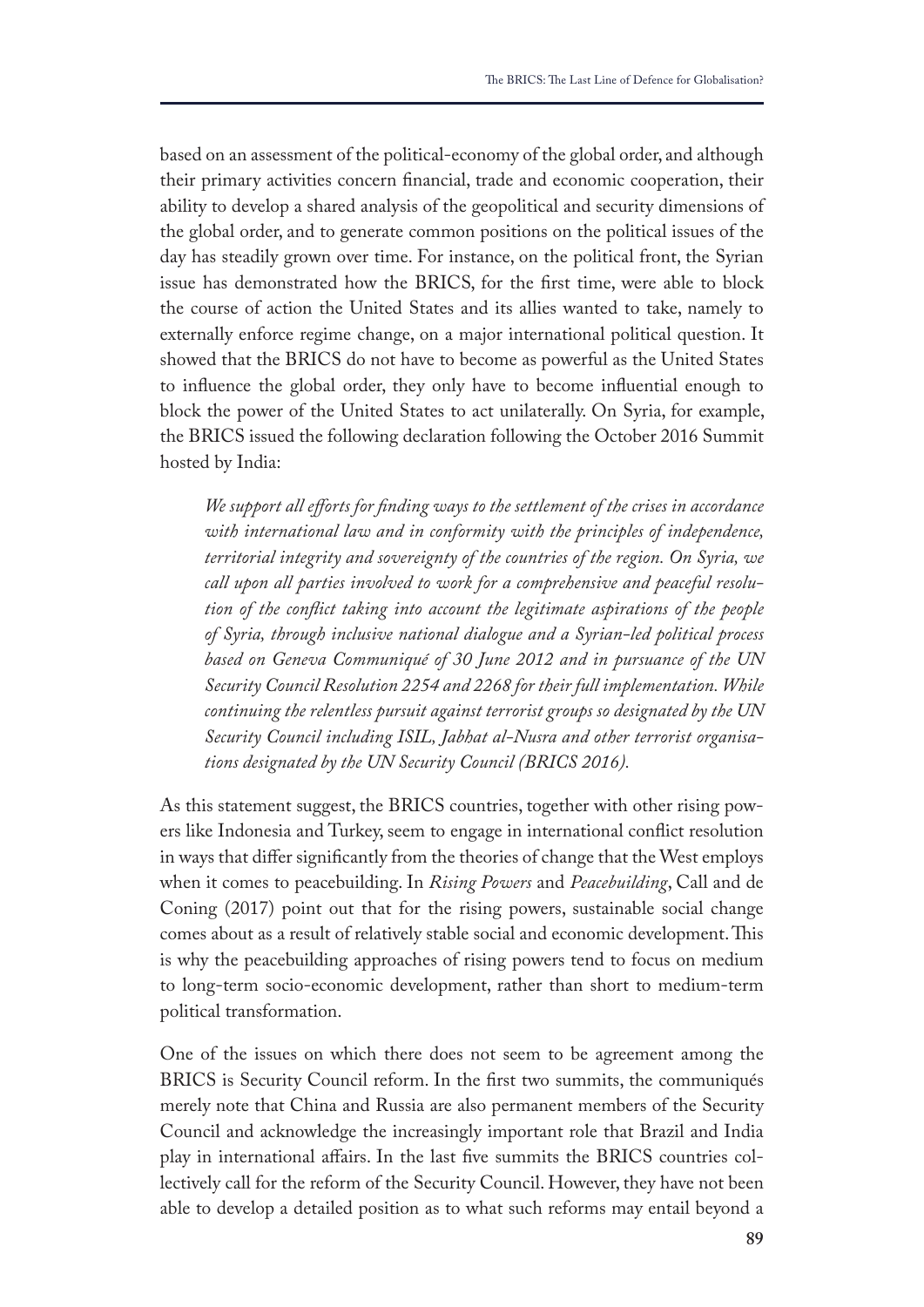call for making the Council more representative, effective and efficient, and to increase the representation of developing countries. Should their representation increase, the BRICS will have a very infuential voice with both two permanent members and several others that have credible claims to be represented on the Security Council.

However, what the BRICS countries do agree on is the importance of the UN as the centrepiece of global governance, with the Security Council at its core. At every Summit the BRICS have reafrmed the role of the United Nations and each summit has expanded the space given to UN related issues. The 2016 BRICS Summit declaration addressed UN related issues such as the Agenda 2030 Sustainable Development Goals and the need to further strengthen UN peacekeeping, but it also referred back to the UN on a range of other issues such as the peaceful use of outer space, corruption, disarmament, communicable diseases and climate change, to mention a few.

### **Te Strategic Patience of the BRICS**

One of the reasons why the BRICS may have chosen not to pursue Security Council reform, and reform of other global institutions like the IMF and the World Bank, too aggressively, is because they are cautious not to destabilise the current global order. This is because their continued rise in influence in the international system is closely linked with the position their economies enjoy in the global economic system, and the degree to which they are able to make domestic progress with their national development agendas. Reforming the global system at too rapid a pace may destabilise the global economic and political order. This means that the BRICS are likely to be careful when pushing for reform of institutions like the UN Security Council, to ensure that such reforms do not harm their own interests. Whilst the progress made over the past years has been signifcant, the BRICS are not necessarily overly pressed for time when it comes to reshaping the international system. They can afford to engage with and influence the global order slowly over the medium- to long-term, whilst at the same time giving their own countries the opportunity to further develop and grow. This does not mean that the BRICS are not committed to serious reform of the global system, including its peace and security dimensions, but rather that such reforms will be pursued in a way and at a pace that is evolutionary rather than revolutionary (de Carvalho & de Coning 2013). Duncan Green (2017) echoes this analysis when he concludes that "China is a revisionist power, wanting to expand infuence within the system. It is neither a revolutionary power bent on overthrowing things, nor a usurper, intent on grabbing global control."

Collectively, the theory of change that the BRICS are pursuing can be described as co-shaping the new global order, which is consistent with the coexistence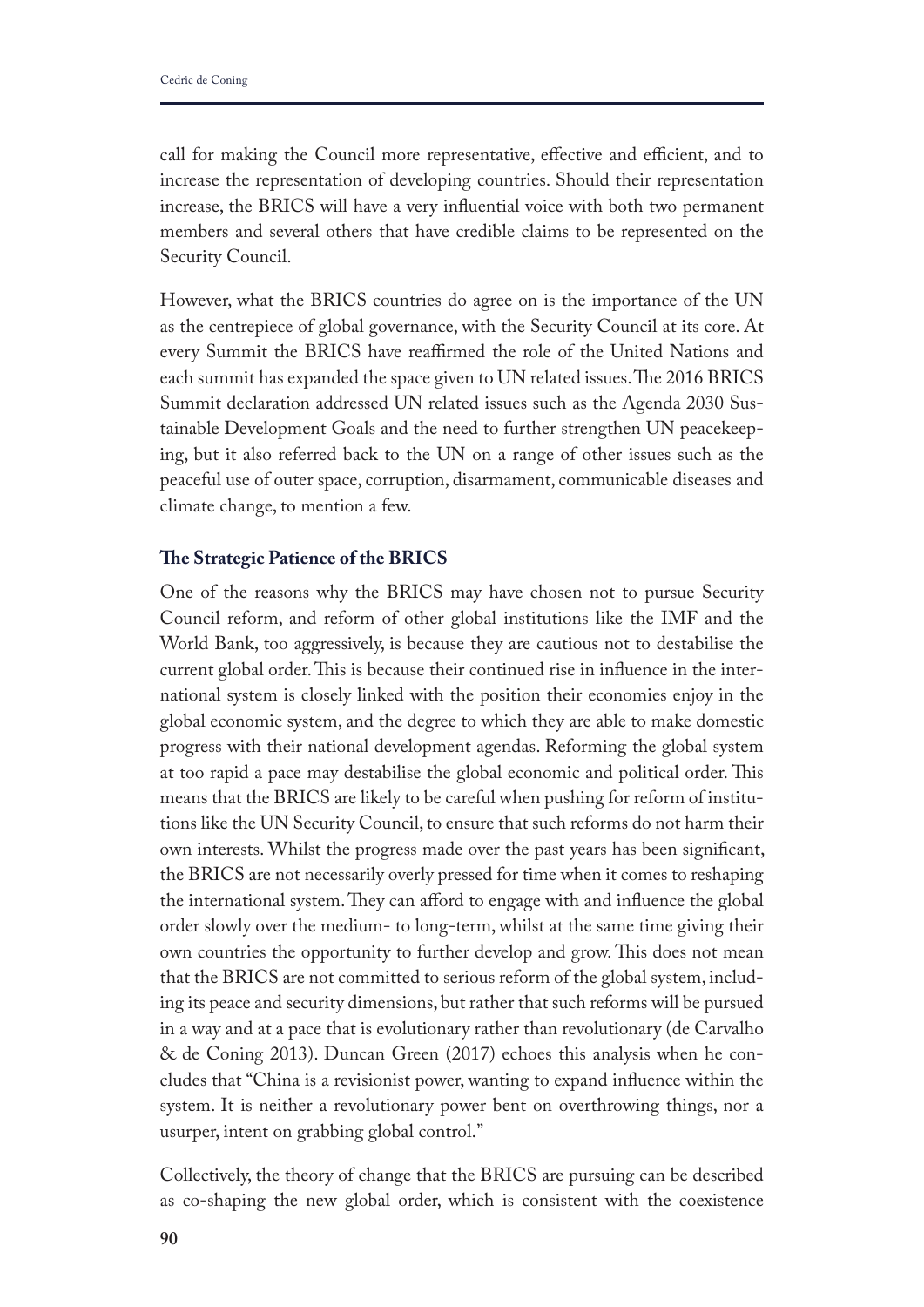model of global governance. They do so by on the one hand coordinating their engagement in a wide range of international forums, such as the G20, to maximise their infuence, whilst on the other hand the BRICS countries are increasing their own inter-BRICS cooperation. Creating their own institutions, such as the new development bank, help them overcome some of the limitations of the existing international institutions, such as the IMF and the World Bank. At the same time, it helps them to push their international counterparts to reform these global institutions, by way of example and through competition.

Their cooperation in the BRICS grouping does not, of course, prevent the members from also participating in various other groupings, such as the G20. Nor does it suggest that the BRICS is the primary, or most important cooperative arrangement that the members of the BRICS are engaged in. South Africa, for instance, also belong to the Southern African Development Community (SADC) and the African Union (AU), which it probably views as at least equally important to its membership of the BRICS and the G20. South Africa, Brazil and India, the three democracies within the BRICS, also belong to the IBSA forum, and India and South Africa also cooperate in the Indian Ocean Rim grouping. In fact, the extent to which the BRICS members are linked into this wider network of international and regional organisations further enhance their commitment to global governance and globalisation, and increases the infuence that the BRICS can have in the international system.

No analyst foresaw, nor did the BRICS themselves, that in less than a decade, these actions would bring them to a point where the BRICS has become an important force in defence of global governance, economic globalisation, free trade, and collective climate action.

### **Acknowledgements**

A version of this paper was published in French: "Une volonté partagée de façonner un nouvel ordre mondial", in 'Les BRICS un space ignore', *Hermès La Revue*, 79, 2017. The author thanks an anonymous reviewer, as well as Isaac Khambule and Bård Drange for valuable comments.

### **Bio**

Cedric de Coning (South Africa) is a senior research fellow with the Norwegian Institute of International Afairs (NUPI) and the African Center for the Constructive Resolution of Disputes (ACCORD). He holds a PhD in Applied Ethics from the Department of Philosophy at Stellenbosch University (2012). His latest publications include edited books on the BRICS and coexistence (Routledge, 2015); insights from complexity for peacebuilding (Palgrave, 2016) and rising powers and peacebuilding (Palgrave, 2017).